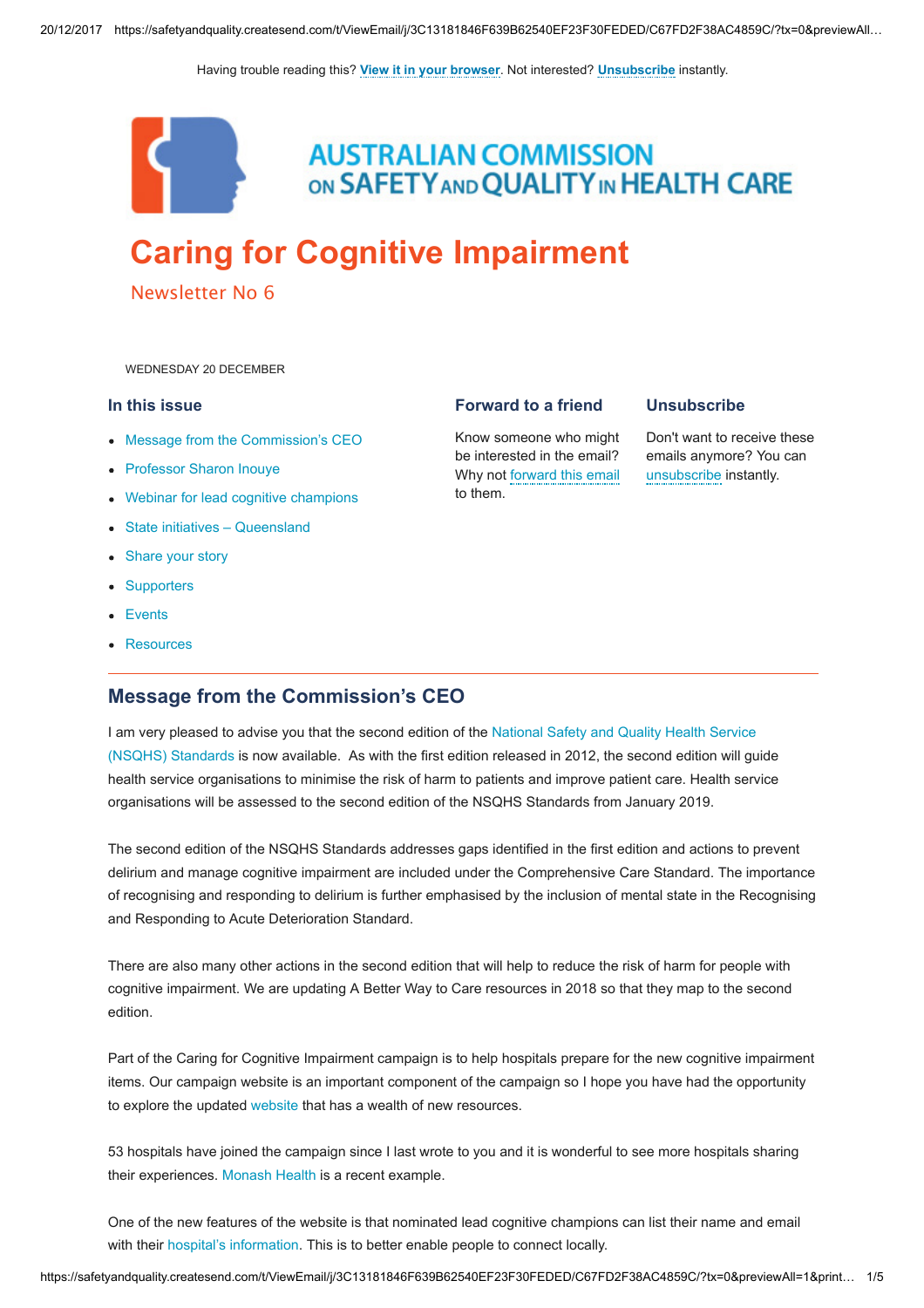Our most recent webinar was especially for these lead champions to answer their questions on the inclusion of cognitive impairment in NSQHS Standards and an opportunity to discuss their role.

We have also added a very special video to the website. It is an interview with internationally renowned delirium expert Professor Sharon Inouye filmed when she visited us at the Commission in October this year.

The updated website encourages everyone to be a [champion](http://safetyandquality.createsend1.com/t/j-l-oduktlk-l-x/) and to promote their campaign message. You can download a poster from the website, write your message, take a photo and send it in to us at [cognitive.impairment@safetyandquality.gov.au.](mailto:cognitive.impairment@safetyandquality.gov.au) We will feature your images on the website and help promote your campaign message.



Merry Christmas from Ms Anne Cumming, Adjunct Professor Debora Picone and Dr Suellen Allen.

Regards Adjunct Professor Debora Picone AM

[Back to top](#page-0-1)

## <span id="page-1-0"></span>Professor Sharon Inouye

On 24 October 2017 the Commission welcomed the world's delirium expert Professor Sharon Inouye. Her visit followed from her contribution to a successful [Delirium Masterclass,](http://safetyandquality.createsend1.com/t/j-l-oduktlk-l-m/) organised by the Australasian Delirium Association and sponsored by the Commission. Over 400 delegates attended the masterclass.

We were very fortunate to be able to record an interview with Professor Inouve that is now available on the [campaign website.](http://safetyandquality.createsend1.com/t/j-l-oduktlk-l-c/) Professor Inouye outlines the importance of delirium, and discusses some common clinical mistakes. She also talks about effective cognitive screening, delirium assessment tools, delirium prevention and the role of antipsychotics in delirium.

Professor Inouye developed the first diagnostic tool for delirium, the Confusion Assessment Method (CAM). She also developed the first multicomponent intervention for delirium, the [Hospital Elder Life Program](http://safetyandquality.createsend1.com/t/j-l-oduktlk-l-q/) (HELP) that has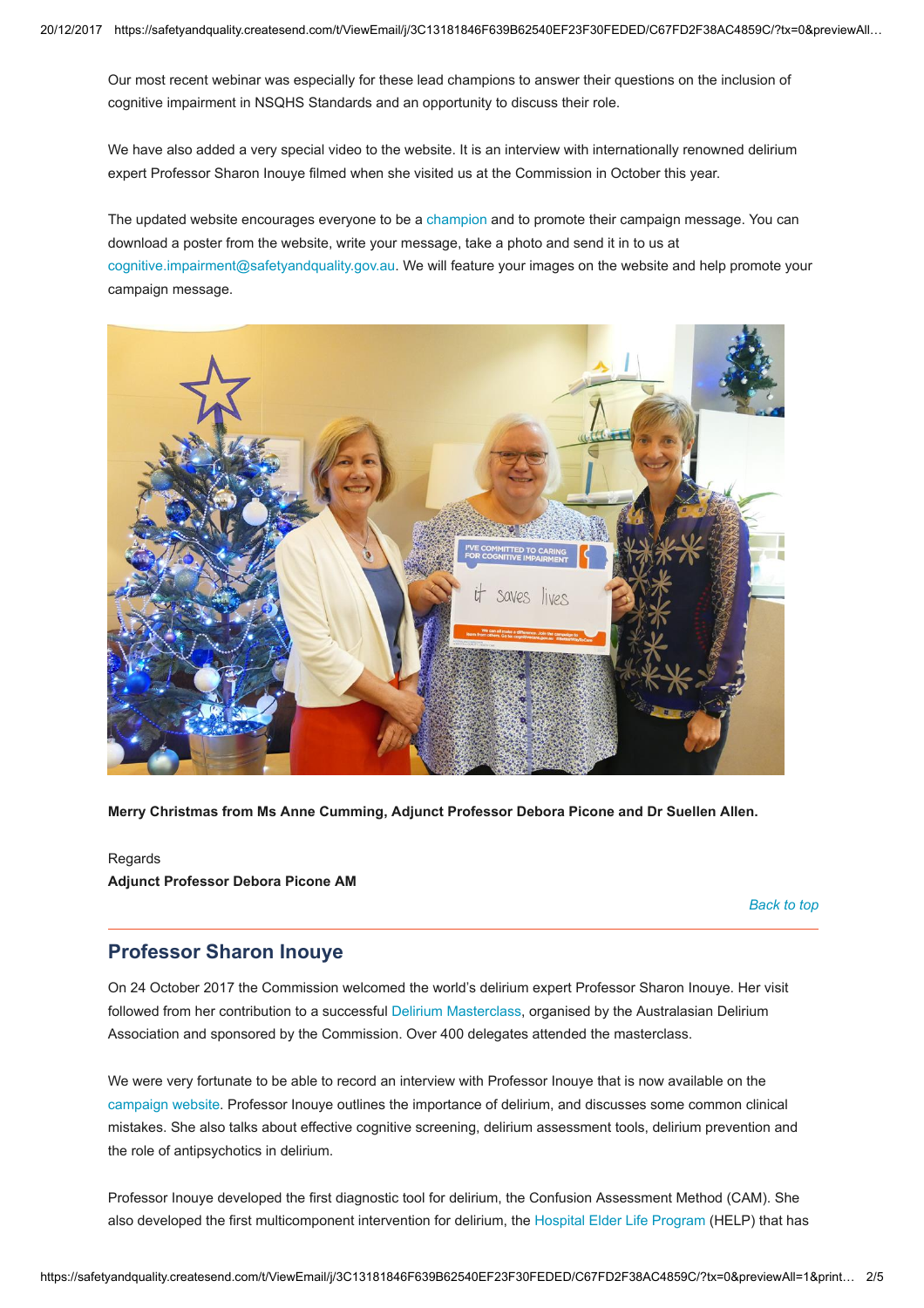20/12/2017 https://safetyandquality.createsend.com/t/ViewEmail/j/3C13181846F639B62540EF23F30FEDED/C67FD2F38AC4859C/?tx=0&previewAll…

demonstrated that delirium can be prevented. The HELP program has been introduced in over 200 hospitals worldwide.



Professor Gideon Caplan interviewing Professor Sharon Inouye

[Back to top](#page-0-1)

# <span id="page-2-0"></span>Webinar for lead cognitive champions

The most recent webinar from the Caring for Cognitive Impairment campaign was aimed at lead cognitive champions. The webinar answered questions on the inclusion of cognitive impairment in NSQHS Standards and offered an opportunity for participants to consider their role as lead cognitive champions.

You can watch the webinar on the [campaign website.](http://safetyandquality.createsend1.com/t/j-l-oduktlk-l-f/)

If you have any further questions not addressed in the webinar send them to us: [cognitive.impairment@safetyandquality.gov.au.](mailto:cognitive.impairment@safetyandquality.gov.au)

[Back to top](#page-0-1)

# <span id="page-2-1"></span>State initiatives – Queensland

A new feature of the newsletter highlights initiatives that are happening at a state or jurisdictional level. The first state we feature is Queensland, where there are many exciting projects initiated and implemented through the [Statewide Older Person's Health Clinical Network](http://safetyandquality.createsend1.com/t/j-l-oduktlk-l-z/) and the [Statewide Dementia Clinical Network](http://safetyandquality.createsend1.com/t/j-l-oduktlk-l-v/). We are fortunate to have Dr Keren Harvey, co-chair of the Dementia Clinical Network, on our Cognitive Impairment Advisory Group.

Key projects underway include:

1. A project to improve the discharge from hospital processes for older people with cognitive impairment. The project recognises that patients with dementia and unresolved delirium have longer lengths of stay and experience difficulties in transitioning from hospital to the community. A multidisciplinary design group with acute care, community, indigenous and consumer representation and three sites aim to implement and evaluate the effectiveness of a carer-inclusive discharge process. The intervention has now commenced in all three sites (Cairns, Townsville and Gold Coast). [Read more](http://safetyandquality.createsend1.com/t/j-l-oduktlk-l-e/)

2. A medication use in older persons project to investigate the frequency of use of antipsychotics, benzodiazepines and medicines with significant anticholinergic or sedative action in public hospitals, including metropolitan, regional and remote hospitals. The risk of harm of these medicines includes worsening cognition, falls and fractures, and an increased risk of mortality. [Read more](http://safetyandquality.createsend1.com/t/j-l-oduktlk-l-s/)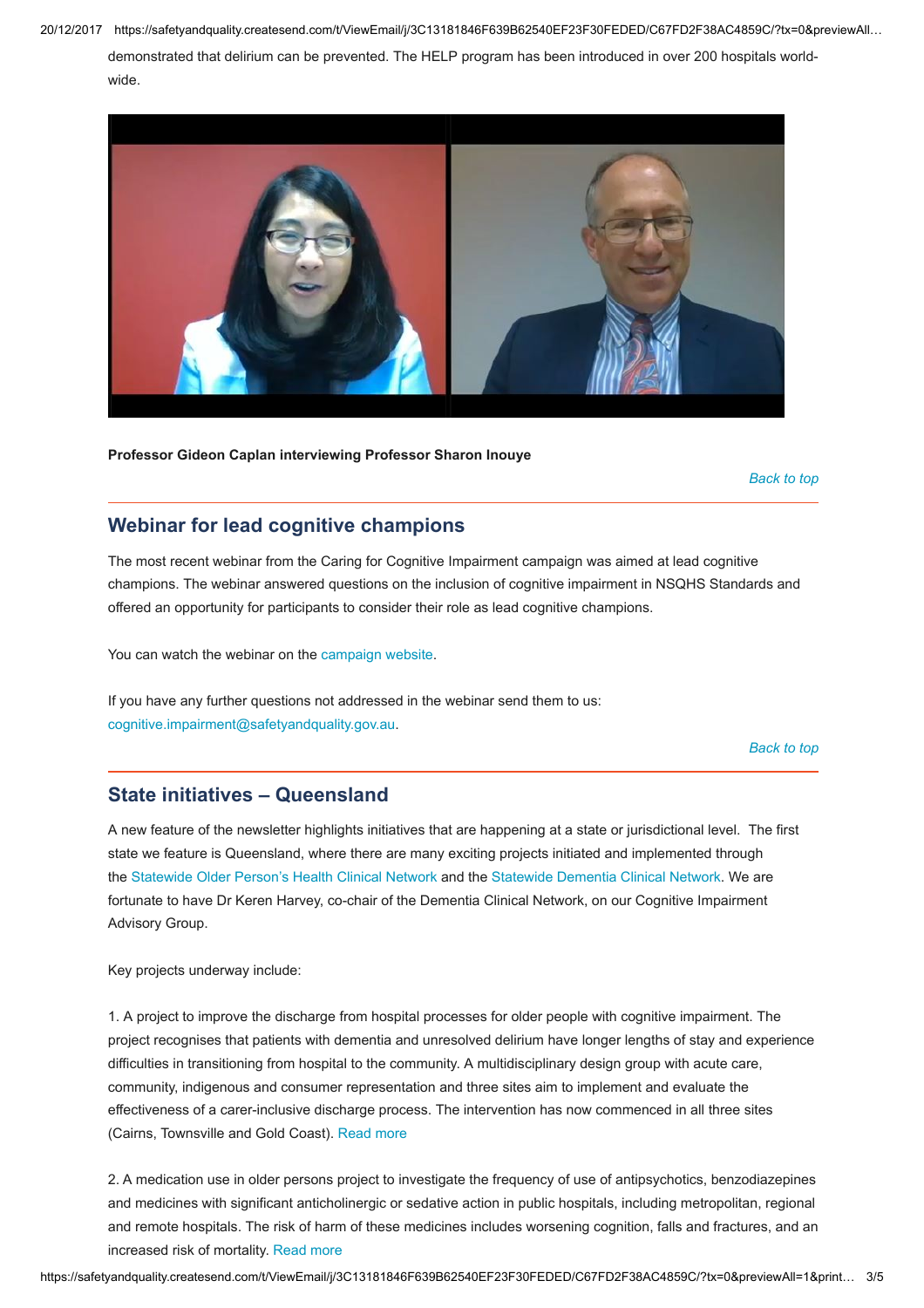The Statewide Dementia Clinical Network also has two working groups focusing on:

1. Development of a cognitive impairment pathway to guide health professionals and consumers in the journey between identification of cognitive impairment and definitive diagnosis

2. Improving training of care staff in acute care facilities in the care of the person with cognitive impairment by identifying, collating and making available existing training resources.

Another project will commence shortly. It will focus on the development of a "toolbox" of information about screening for cognitive impairment. This will draw on existing resources, and aim to make them easily accessible in one place on-line for use by clinicians in Queensland hospitals, especially those who care for people with cognitive impairment less frequently, or have less experience in this area.

[Back to top](#page-0-1)

## <span id="page-3-0"></span>Share your story

The Caring for Cognitive Impairment website features a number of stories from people living with cognitive impairment, carers and clinicians that provide insight into what we can do and learn to make a positive difference.

[Nerida Adams](http://safetyandquality.createsend1.com/t/j-l-oduktlk-l-g/) from the Northern NSW Multipurpose Service shares her enthusiasm in participating in and training others through a project titled Insights into the hospital dementia experience project.

[Back to top](#page-0-1)

# <span id="page-3-1"></span>**Supporters**

In this issue we are including updated information from Dementia Training Australia (DTA) about their tailored training packages for hospitals.

Dementia Training Australia is now able to offer tailored training packages (TTPs) to hospitals that receive Commonwealth Aged Care Funding and are ready for a systemic approach to improving practice.

DTA will work with your hospital to deliver a package of dementia related courses, services and resources, tailored to meet your unique needs.

TTPs aim to bring about real changes in practice from the point of view of patients/clients, families and staff. They require a



substantial commitment from organisations that are ready for change. A TTP starts with an assessment of staff training needs and the built environment. Once in place, it incorporates both training and environmental design.

DTA is funded by the Australian Government to provide dementia training and education across Australia. For more information on TTPs, visit the [DTA website,](http://safetyandquality.createsend1.com/t/j-l-oduktlk-l-yd/) contact [dta@uow.edu.au](mailto:dta@uow.edu.au) or call (02) 4221 1555.

[Back to top](#page-0-1)

## <span id="page-3-2"></span>**Events**

Australasian Delirium Association